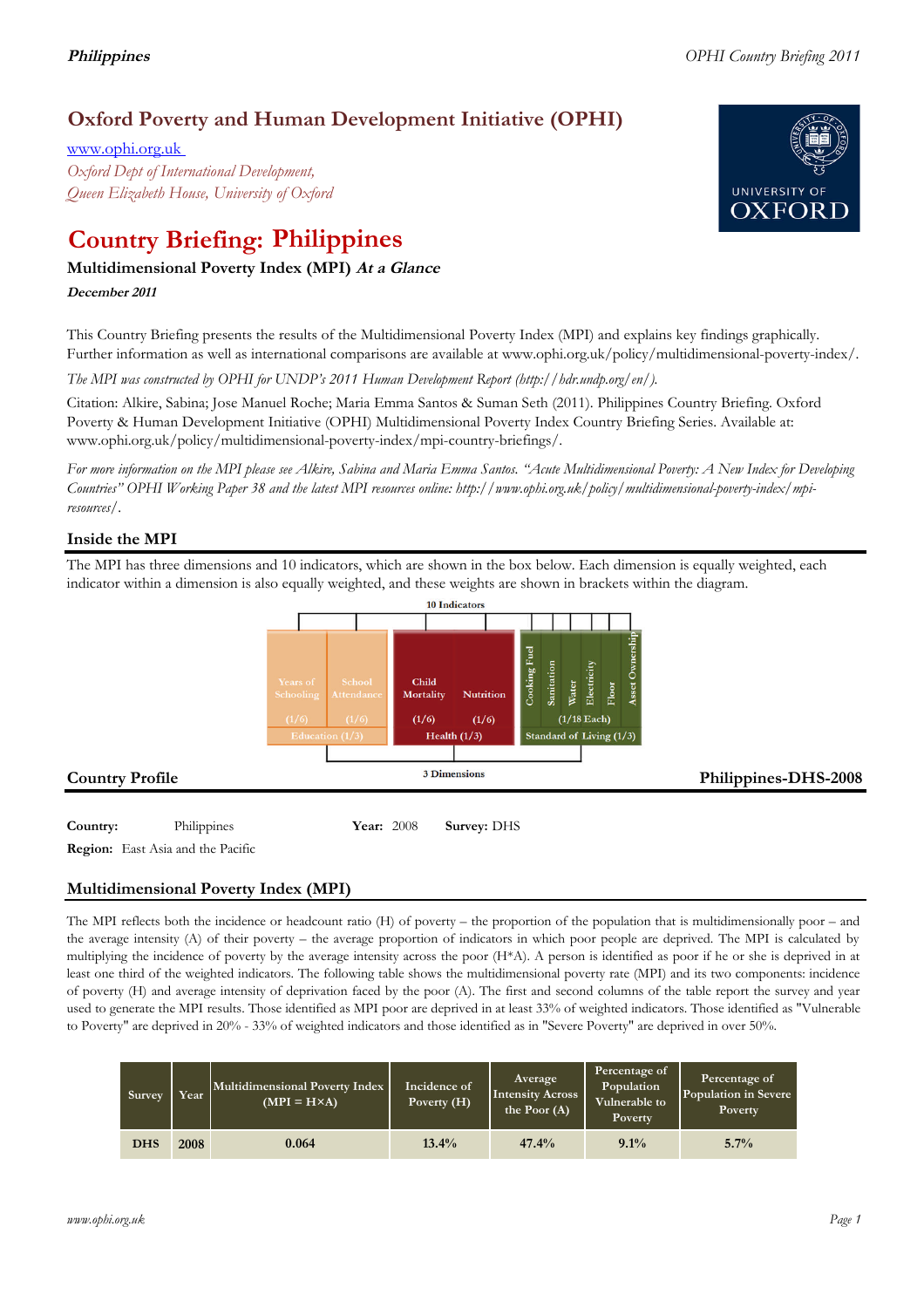#### **Comparing the MPI with Other Poverty Measures**

Column chart A compares the poverty rate using the MPI with three other commonly used poverty measures. The height of the first column denotes the percentage of people who are MPI poor (also called the incidence or headcount ratio). The second and third columns denote the percentages of people who are poor according to the \$1.25 a day income poverty line and \$2.00 a day line, respectively. The final column denotes the percentage of people who are poor according to the national income poverty line. The table on the right-hand side reports various descriptive statistics for the country. The statistics shaded in khaki/olive are taken from the year closest to the year of the survey used to calculate the MPI. The year is provided below each column in chart A.



|                                        |              | Summary                                                                                                                                                    |          |  |  |
|----------------------------------------|--------------|------------------------------------------------------------------------------------------------------------------------------------------------------------|----------|--|--|
| erty Measures                          |              | 0.064<br>Multidimensional Poverty Index                                                                                                                    |          |  |  |
|                                        |              | Percentage of MPI Poor (H)                                                                                                                                 | 13.4%    |  |  |
| 45.0%                                  |              | Average Intensity of Deprivation (A)                                                                                                                       | 47.4%    |  |  |
|                                        | 26.5%        | Percentage of Income Poor (\$1.25 a day) <sup><math>\ddagger</math></sup>                                                                                  | 22.6%    |  |  |
|                                        |              | Percentage of Income Poor (\$2.00 a day) <sup><math>\bar{x}</math></sup>                                                                                   | $45.0\%$ |  |  |
|                                        |              | Percentage of Poor (National Poverty Line) <sup>#</sup>                                                                                                    | 26.5%    |  |  |
|                                        |              | Human Development Index 2011*                                                                                                                              | 0.644    |  |  |
| US\$2 a day<br><b>National Poverty</b> |              | $HDI$ rank*                                                                                                                                                | 112      |  |  |
| 2006                                   | Line<br>2009 | $HDI category*$                                                                                                                                            | Medium   |  |  |
| <b>⁄Ieasure</b>                        |              | $\pm$ The World Bank (2011). "World Development Indicators." Washington, DC.<br>* UNDP (2011). "Human Development Report", Statistical Table 1 . New York. |          |  |  |

te: For population figures and numbers of MPI poor people, consult the tables on OPHI's te: http://www.ophi.org.uk/policy/multidimensional-poverty-index/

#### **Comparing the MPI with Other Poverty Measures**

Column chart B shows the percentage of people who are MPI poor (also called the incidence or headcount) in the 109 developing countries analysed. The column denoting this country is dark, with other countries shown in light grey. The dark dots denote the percentage of people who are income poor according to the \$1.25 a day poverty line in each country. The graph above tells you the year this data comes from. Dots are only shown where the income data available is within three years of the MPI survey year.



**B. Headcounts of MPI Poor and \$1.25/day Poor**



 $\bullet$  Percentage of Income Poor (living on less than \$1.25 a day)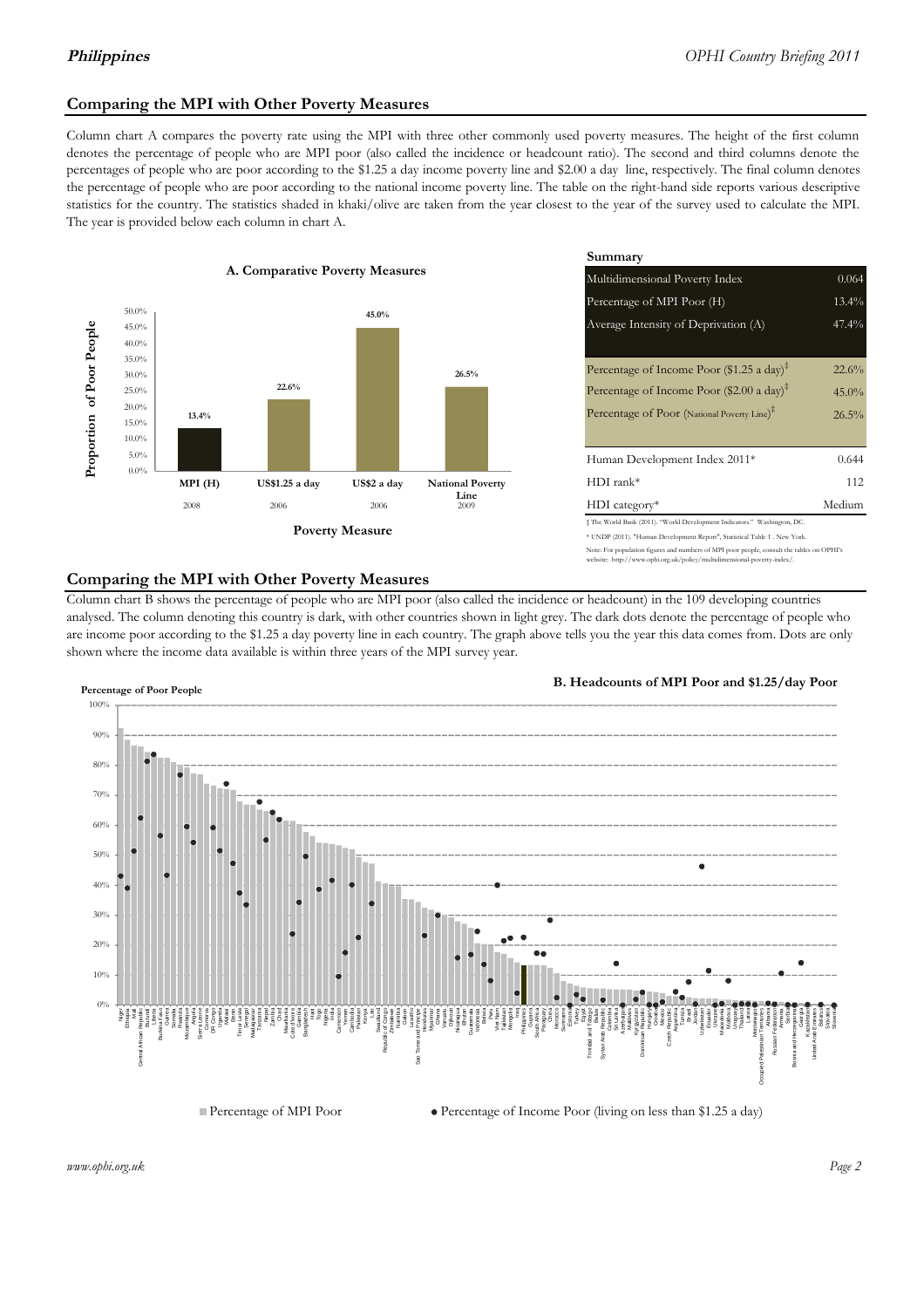#### **Incidence of Deprivation in Each of the MPI Indicators**

The MPI uses 10 indicators to measure poverty in three dimensions: education, health and living standards. The bar chart to the left reports the proportion of the population that is poor and deprived in each indicator. We do not include the deprivation of non-poor people. The spider diagram to the right compares the proportions of the population that are poor and deprived across different indicators. At the same time it compares the performance of rural areas and urban areas with that of the national aggregate. Patterns of deprivation may differ in rural and urban areas.



#### **Composition of the MPI**

The MPI can be broken down to see directly how much each indicator contributes to multidimensional poverty. The following figure shows the composition of the MPI using a pie chart. Each piece of the pie represents the percentage contribution of each indicator to the overall MPI of the country. The larger the slice of the pie chart, the bigger the weighted contribution of the indicator to overall poverty.

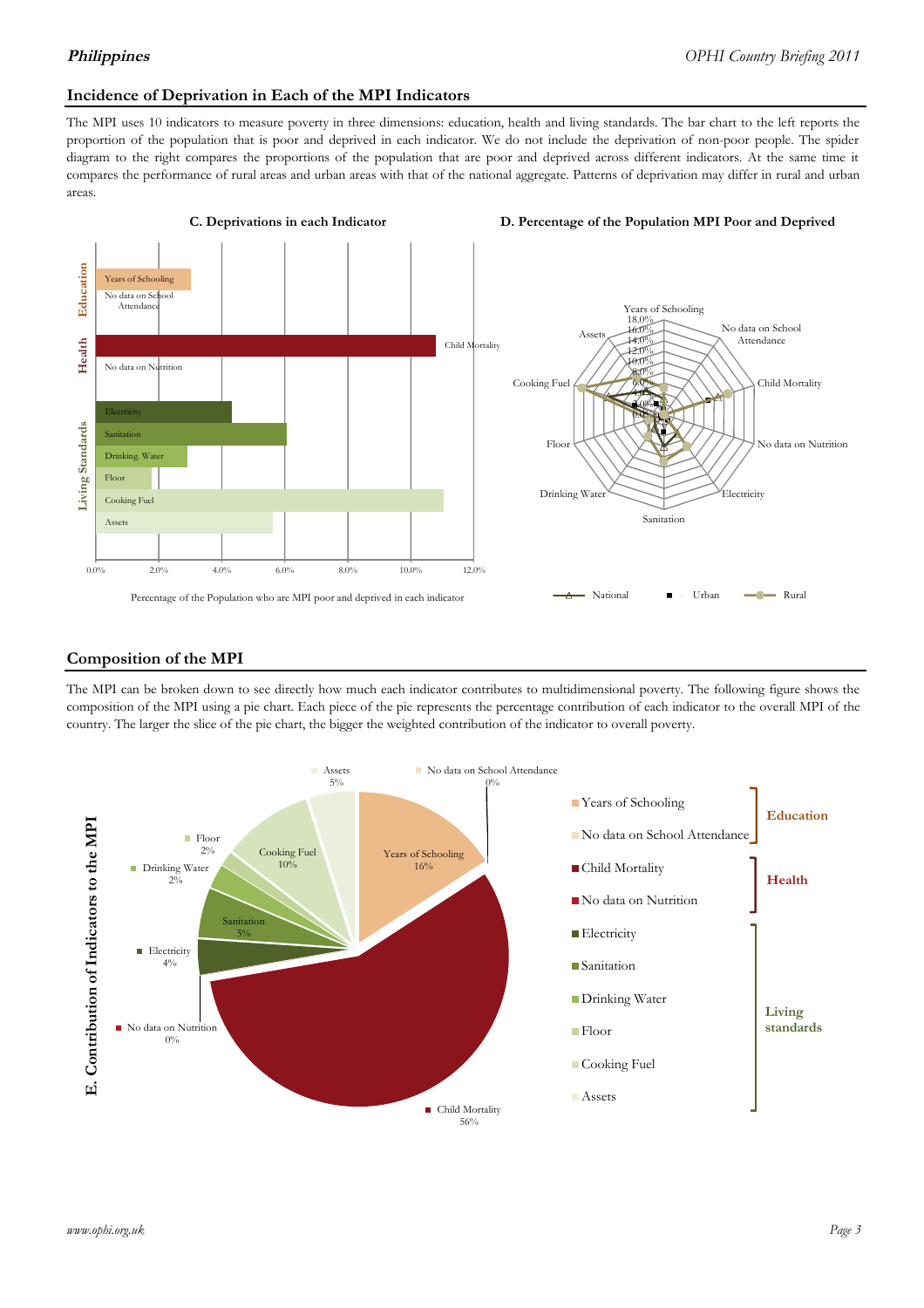#### **Decomposition of MPI by Region**

The MPI can be decomposed by different population subgroups, then broken down by dimension, to show how the composition of poverty differs between different regions or groups. On the left-hand side of column chart F, the height of each of the three bars shows the level of MPI at the national level, for urban areas, and for rural areas, respectively. Inside each bar, different colours represent the contribution of different weighted indicators to the overall MPI. On the right-hand side of column chart F, the colours inside each bar denote the percentage contribution of each indicator to the overall MPI, and all bars add up to 100%. This enables an immediate visual comparison of the composition of poverty across regions.





#### **Intensity of Multidimensional Poverty**

Recall that i) a person is considered poor if they are deprived in at least one third of the weighted indicators and ii) the intensity of poverty denotes the proportion of indicators in which they are deprived. A person who is deprived in 100% of the indicators has a greater intensity of poverty than someone deprived in 40%. The following figures show the percentage of MPI poor people who experience different intensities of poverty. The pie chart below breaks the poor population into seven groups based on the intensity of their poverty. For example, the first slice shows deprivation intensities of greater than 33% but strictly less than 40%. It shows the proportion of poor people whose intensity (the percentage of indicators in which they are deprived) falls into each group. The column chart H reports the proportion of the population in a country that is poor in that percentage of indicators or more. For example, the number over the 40% bar represents the percentage of people who are deprived in 40% or more indicators.



**G. Intensity of Deprivation Among MPI Poor**

Intensity of Poverty